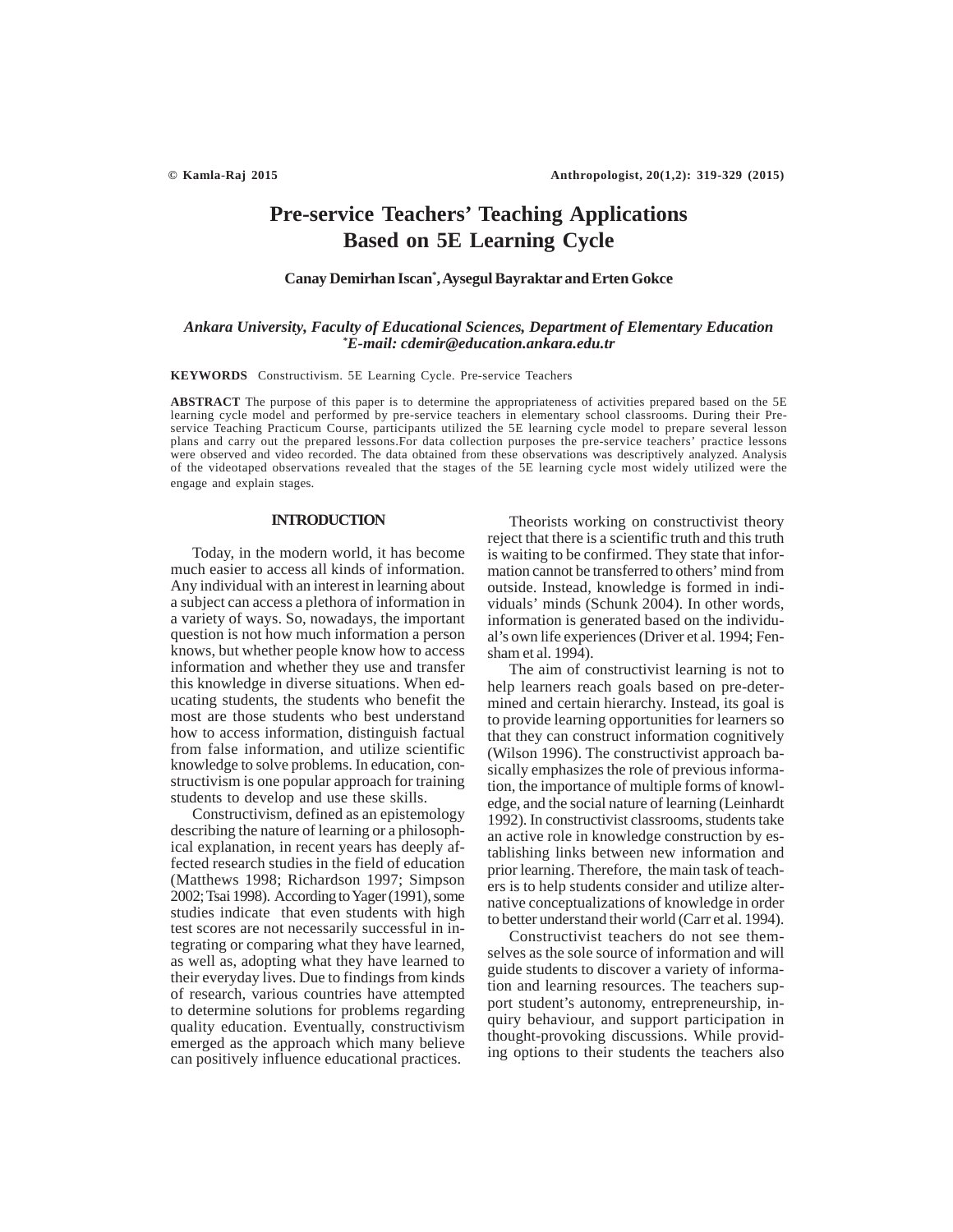work cooperatively with them. Students are also encouraged to communicate with each other in their learning exploration, as well as, gaining their own first-hand experiences. Constructivist teachers also take into consideration students' own life experiences and use this knowledge to relate the intended learning content. As a result, teachers work to provide a learning environment in which students can reconfigure, format, and build upon their existing knowledge. In addition, constructivist teachers organize the necessary resources and materials for students to conduct research, for teachers to monitor and evaluate student learning, as well as, for various assessment strategies to be used to provide feedback not only about the product but also about the process. A goal is to ensure students collaborate, have access to technology, express their understanding and comprehension in a variety of ways, and experience the process of discovery when dealing with relevant and interesting problems related to their assigned topics. Teachers create opportunities for students to engage in complex, meaningful, and problem-based activities. Moreover, they reveal their own thinking processes and encourage students to express their thoughts through discussion, prose, art work, and in any other relevant way. Finally, constructivist teachers ask students to apply learned information to unique and real world environments, explain their ideas, interpret texts, infer events and have discussion based on evidence. They also encourage students to think reflectively and independently (Brooks and Brooks 1993; Vermette et al. 2001; Windschitl 2002).

In the constructivist approach, while letting students actively participate in the learning process teachers can utilize a variety of learning cycle models. One of these models is the 5E learning cycle which encourages learners to explore, experience, and discover various subjects and as a result it can be considered an effective method for teaching (Connor et al. 2010; Yadigaroglu and Demircioglu 2012). In other words, it allows students to discover and learn concepts, such as in science, through their own questioning, inquiries, previous knowledge and also the experiences in their daily life (Acisli et al. 2012).

The original Learning Cycle was created by Karplus over 40 years ago and considered especially useful for science lessons. The learning cycle consists of three phases; exploration, concept introduction, and concept application. Thus,

students should experience these three stages for the learning cycle to occur. These stages allow students to explore content through firsthand experiences, learn content via interaction with teachers, peers and learning materials, as well as, using these experiences and gained knowledge in new learning situations (Karplus 1980). Following the initial research by Karplus (1980) which established these three learning stages, other researchers then introduced similar proposed learning processes which had different numbers of stages. However, the most popular learning cycle that was developed was the 5E learning cycle which included five stages; engage, explore, explain, elaborate and evaluate (Bybee 1997).

The 5E learning cycle model provides a framework for teachers. In the engagement phase, the purpose is to engage learners' curiosity regarding the intended subject, to check learners' previous knowledge, and to create connections between previous knowledge and the present learning experiences. The aim of the exploration phase is for students to use their previous knowledge in order to generate new ideas and discover answers to their own inquiries. In the explanation phase the focus is placed on learners reflecting on their conceptual understanding, process skills, and/or behaviours, as well as, the teacher providing explanations if needed. Next, the elaboration phase allows teachers to provide students with opportunities to utilize their gained knowledge in new learning environments. Thus, students' conceptual understanding, process skills, and/or behaviours related to the learning of new content can be deeper and more longstanding. In the evaluation phase, both students and teachers can assess their learning and determine whether the learning outcomes have been accomplished (Bybee et al. 2006; Boddy et al. 2003).

## **Objectives**

In this paper, pre-service teachers are asked to reflect on their experiences related to incorporating the 5E learning cycle method into their teaching practices. The primary impetus for researching this topic is the fact that in Turkey emphasis has been placed on implementing and utilizing the constructivist approach in elementary school education. In the Republic of Turkey, education programs based on constructiv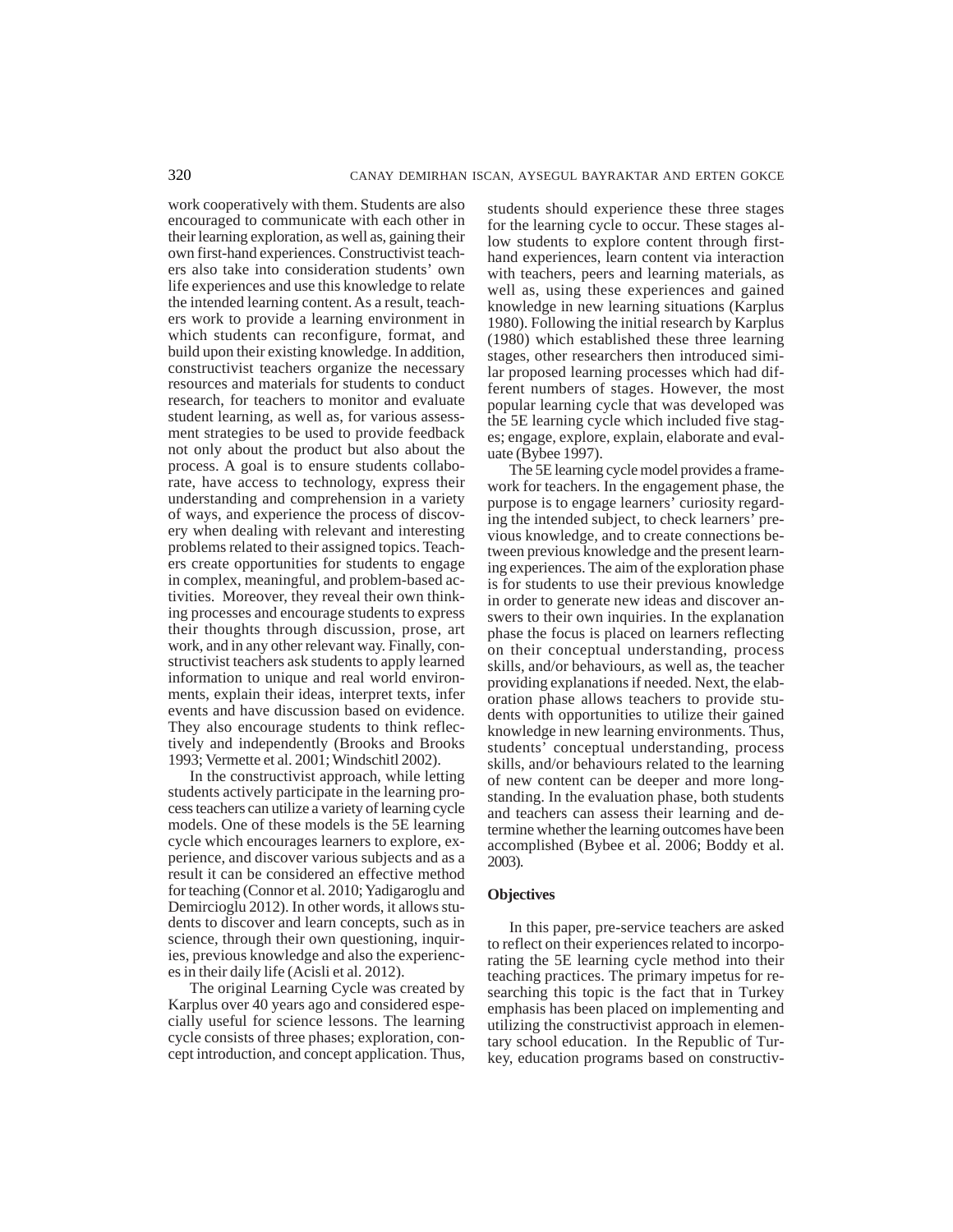ist approach are determined by the Ministry of National Education (MONE), Board of Education. On July 12, 2004, laws numbered 114, 115, 116, 117, and 118 for grades 1 through 5 were enacted and implemented for Literacy, Mathematics, Life Science, Social Studies, and Science and Technology courses. Thus, since the 2005- 2006 academic year, courses' in these areas at the elementary level were revised and developed in accordance with the constructivist teaching approach. Another research motivation is that investigations of the 5E learning cycle model based on constructivist approach have demonstrated that it has a positive impact on students' achievement, higher-level cognitive skills, and creative thinking skills (Abdi 2014; Acisli et al. 2012; Al Majali 2013; Aydin and Yilmaz 2010; Connor et al. 2010; Dikici et al. 2010; Kolomuc et al. 2012; ErNas et al. 2010; Pandey et al. 2011; Yadigaroglu and Demircioglu 2012). Related literature shows that most of research studies investigated the impact of 5E learning methods on students' science learning and achievement (Abdi 2014; Acisli et al. 2012; Kolomuc et al. 2012; Pandey et al. 2011; Yadigaroglu and Demircioglu 2012), and very few studies researched its effects on teaching language arts (Al Majali 2013; Ulas et al. 2012). However, a majority of past research on this topic has focused on the outcomes of 5E learning cycle and has not placed attention on what occurs in the process of instruction when using the 5E learning cycle in diverse subjects. It is important to clearly understand how teachers perceive the 5E learning cycle because their perceptions ultimately affect their teaching styles and the activities they present to students.

Therefore, this research focused on observing the activities and lesson plans prepared and performed by pre-service teachers according to the 5E learning cycle during the practice lessons of their Pre-Service Teaching Practicum course, as well as, determining the problems and successes that these pre-service teachers had during these practice lessons. Students in their final year of study in teacher education at Ankara University, Department of Elementary Education were the participants of this paper. Previously, these students had received instruction through their university lessons regarding the constructivist approach and the 5E learning cycle model. This instruction came especially through their Teaching Practicum courses I and II where examples of the constructivist approach and 5E learning cycle were examined and preservice teachers were also expected to prepare lesson plans based on what they had learned. The teacher candidates were expected to prepare their lesson plans and teaching activities in accordance with the constructivist approach and 5E learning cycle. Later, the teacher candidates utilized their prepared lessons in real-world elementary school classrooms during their practice teaching. In this respect, the following research questions were investigated;

- a) What types of activities do pre-service teachers use in each stage of the 5E learning cycle model?
- b) In which stages of the 5E learning cycle do pre-service teachers experience any problems when teaching their lesson plans?
- c) In what stages of the 5E learning cycle do pre-service teachers successfully perform their lesson plans?

## **METHODOLOGY**

In this descriptive qualitative study, pre-service teachers' teaching practices were observed and video recorded in order to analyze their appropriateness with the 5E learning cycle method. The recorded teaching videos were analyzed according to an observation form prepared by the researchers which was based on related literature, as well as, experts' recommendations. The first two authors, with the observation form in hand, conducted pilot coding on some of the observation videos. Based on the pilot coding any necessary additions and/or revisions were made and the observation form was finalized for use in observation coding (Table 1).

In order to assess whether the pre-service teachers, including 14 female and 1 male, followed the guidelines of the 5E learning cycle method, a total of 440 minutes of teaching videos were independently coded by the first two researchers. The use of the constructivist approach in the teaching-learning process by preservice teachers was evaluated according to the 5E learning cycle model; *engagement, exploration, explanation, elaboration, and evaluation*. As part of the evaluation process the frequencies of each key 5E learning cycle behaviour was documented. In order to answer the paper's questions, the data obtained through evaluation was summarized according to the 5E learning cycle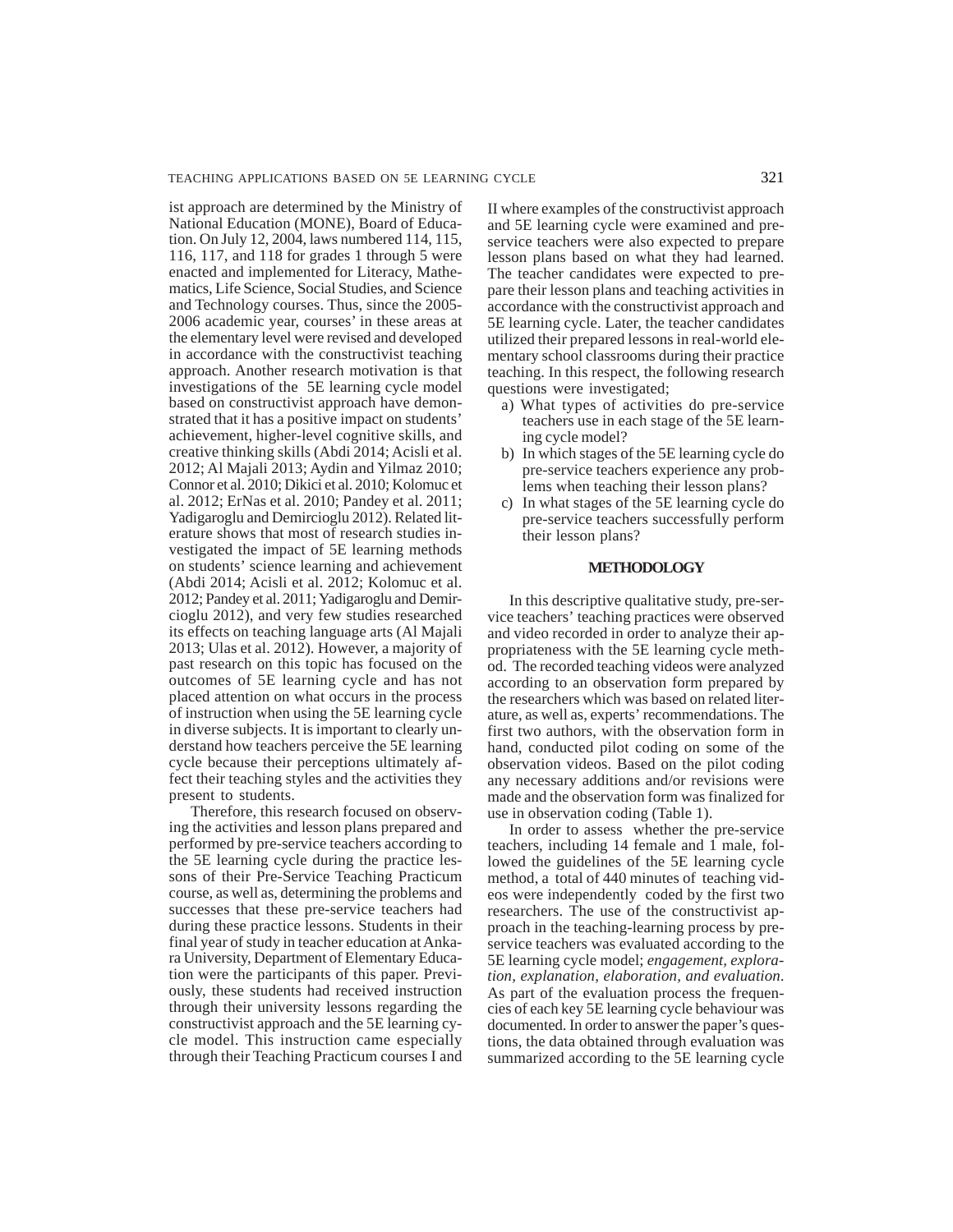**Table 1: Observation form based on 5E learning cycle model**

| <b>Stages</b> |                  | Key behaviours                                                                                                                                                                                      |
|---------------|------------------|-----------------------------------------------------------------------------------------------------------------------------------------------------------------------------------------------------|
| Engage        | 1.               | Improves curiosity/interest in the subject.                                                                                                                                                         |
|               | 2.               | Performs activities to improve the learner's motivation.                                                                                                                                            |
|               | 3.               | Exposes the learner's prior knowledge.                                                                                                                                                              |
|               | 4.               | Determines prior knowledge and corrects missing or false facts.                                                                                                                                     |
| Explore       | 1.               | Prepares activities in which students use prior knowledge to create new thoughts via<br>activities (experiments, concept maps, case studies, problem solving, visual analysis,<br>questions, etc.). |
|               | 2.               | Encourages learners to interact in the classroom.                                                                                                                                                   |
|               | 3.               | Observes learners' study habits and directs them when needed.                                                                                                                                       |
|               | 4.               | Queries students when needed to direct, provide tips, and encourage thinking.                                                                                                                       |
|               | 5.               | Provides opportunities to develop creative thinking and problem-solving skills.                                                                                                                     |
|               | 6.               | Leads learners to question their misconceptions and incomplete information/<br>knowledge.                                                                                                           |
|               | 7.               | Ensures learners consider new concepts by creating conflicting situations and                                                                                                                       |
|               |                  | discussion of learners' ideas from certain concepts.                                                                                                                                                |
|               | 8.               | Encourages students to query and dialogue with peers.                                                                                                                                               |
|               | 9.               | Guides students to access alternative/supplemental resources.                                                                                                                                       |
|               |                  | 10. Allows learners to compare information.                                                                                                                                                         |
| Explain       | 1.               | Wants learners to explain the causes of their opinions.                                                                                                                                             |
|               | $\overline{2}$ . | Explains new information and concepts about the subject.                                                                                                                                            |
|               | 3.               | Establishes a connection with learners' previous knowledge.                                                                                                                                         |
|               | 4.               | Removes misconceptions to ensure students are learning new concepts.                                                                                                                                |
|               | 5.               | Helps learners to correct and complete missing information.                                                                                                                                         |
|               | 6.               | Repeats, summarizes, and re-reads subject information for learners.                                                                                                                                 |
| Elaborate     | 1.               | Ensures learners transfer their learning to new situations via proper practices<br>(deciding, finding solutions, producing, etc.)                                                                   |
|               | 2.               | Encourages learners to develop their knowledge and skills in new situations.                                                                                                                        |
|               | 3.               | Directs learners to question their knowledge of new situations and to share this with<br>classmates.                                                                                                |
|               | 4.               | Makes sure that assigned homework and activities relate to learners' real lives.                                                                                                                    |
|               | 5.               | Encourages learners to make their own decisions.                                                                                                                                                    |
| Evaluate      | 1.               | Evaluates learners' gained knowledge and skills.                                                                                                                                                    |
|               | 2.               | Gives opportunities to learners for self-evaluation.                                                                                                                                                |
|               | 3.               | Gives opportunities to learners for peer-assessment.                                                                                                                                                |

themes, and then supported with corresponding citations.

## **RESULTS**

In this paper, pre-service teachers' activities in teaching diverse subjects were investigated for whether their lesson preparation and teaching activities were in line with 5E learning cycle. Research questions were answered according to the appropriate themes which were based on 5E learning cycle.

Following viewing and analysis of the classroom videos, the researchers determined that a majority of the pre-service teachers utilized the 5E learning cycle when teaching social studies (6 times), life studies (5 times), mathematics (3 times) and language arts (1 time). Evaluation indicated that according to the 5E learning cycle model, the two stages that were observed with

all the key behaviours were the engage and explains stages. The findings regarding the engage stage are given in Table 2.

**Table 2: Frequencies of observed behaviours for the engagement stage**

| Target behaviour                                                   | Frequency |  |
|--------------------------------------------------------------------|-----------|--|
| Exposes the learner's prior knowledge.                             | 41        |  |
| Improves curiosity / interest in<br>the subject.                   | 31        |  |
| Determines prior knowledge and<br>corrects missing or false facts. | 12        |  |
| Performs activities to improve the<br>learner's motivation.        |           |  |

## **The Engagement Stage**

During the engagement stage the pre-service teachers conducted many activities to assess their students' previous knowledge (41 times),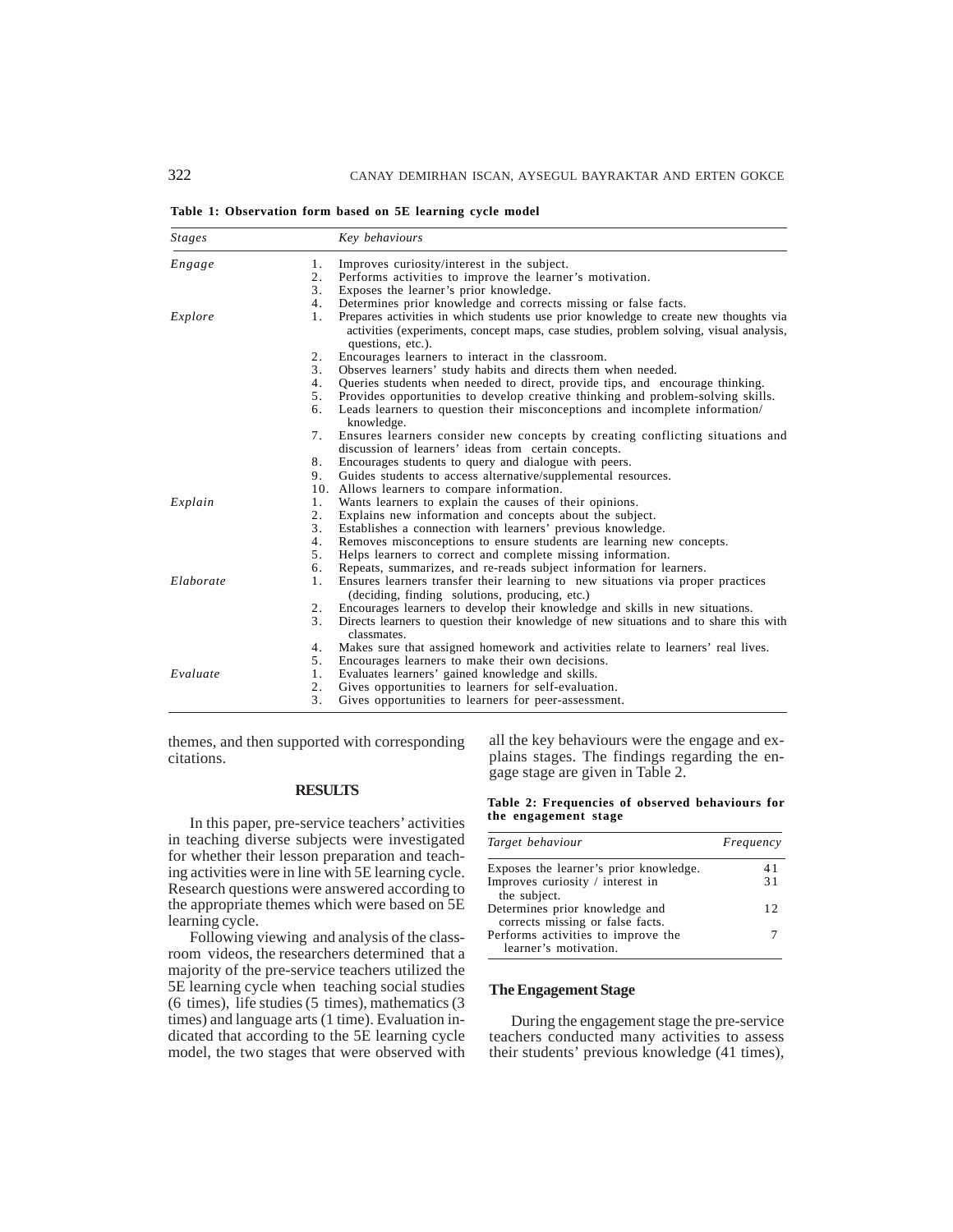as well as, to gain their attention (31 times). For example, in a math lesson, one pre-service teacher secretly puts some coins in her hand and began shaking the coins. She then asked students to guess what the noise they were hearing could be, and many students gave responses based on their guesses. Then, she says *"The answer is money, just like your friend said. Well, kids do you know where we use money?"*Through this small activity, the pre-service teacher was able to engage the students and grab their attention and interest for the particular lesson.

In most instances the students did not have false, incorrect, or missing information, as a result, the pre-service teachers provided limited corrections on only twelve occasions. As seen during the engagement phase, pre-service teachers mainly focused on assessing students' prior knowledge but also did conduct a limited number of activities for motivation (7 times). Some of these activities were: in order to express the role of money in everyday life a pre-service teacher told a cultural specific joke about Nasreddin Hodja, while, another pre-service teacher provided a short video when providing a lesson about traffic rules. Finally, another pre-service teacher asked open-ended questions for students to feel comfortable and better understand the importance of reforms in our lives, such as, *"How would our lives be if we would still use the old units of the measurement?"*

#### **The Explore Stage**

It was observed that one of the main stages of the 5E learning cycle model's, the explore stage, was not applied as often as expected. In the instances when attempts were made to apply the explore stage, unfortunately, the chosen activities did not assist students in discovering the subjects thus these activities were completed mostly through pre-service teachers explanations. The frequency of target behaviours performed by pre-service teachers in the exploration stage are provided in Table 3.

As seen in Table 3, the pre-service teachers' use of learners' prior knowledge in the process of exploring new ideas was the most frequently observed behaviour (50 times). For example, in one instance a pre-service teacher asked students to work in groups and organize a group of transportation vehicles into historical order from past to present, and then write features about each vehicle.

|  |  |                       |  | Table 3: Frequencies of observed behaviours for |  |
|--|--|-----------------------|--|-------------------------------------------------|--|
|  |  | the exploration stage |  |                                                 |  |

| Target behaviours                                                                                                                                                                                         | Frequency      |
|-----------------------------------------------------------------------------------------------------------------------------------------------------------------------------------------------------------|----------------|
| Prepares activities in which students use<br>prior knowledge to create new thoughts<br>via activities (experiments, concept<br>maps, case studies, problem solving,<br>visual analysis, questions, etc.). | 50             |
| Queries students when needed to direct,<br>provide tips, and encourage thinking.                                                                                                                          | 23             |
| Leads learners to question their miscon-<br>ceptions and incomplete information<br>knowledge.                                                                                                             | 13             |
| Allows learners to compare information.                                                                                                                                                                   | 4              |
| Encourages learners to interact in the<br>classroom.                                                                                                                                                      | $\overline{c}$ |
| Ensures learners consider new concepts<br>by creating conflicting situations and<br>discussion of learners' ideas from<br>certain concepts.                                                               | $\mathfrak{D}$ |
| Provide opportunity to develop creative<br>thinking and problem-solving skills.                                                                                                                           | 3              |
| Observes learners' study habits and<br>directs them when needed.                                                                                                                                          | 1              |
| Encourages students to query and dialogue<br>with peers.                                                                                                                                                  | 0              |
| Guides students to access alternatives/<br>supplemental resources                                                                                                                                         | 0              |

The second most frequently observed key behaviour by pre-service teachers during the explore stage was asking students questions in order to direct, give tips, and encourage thinking (23 times). Instances of these behaviours were observed when, for example, one pre-service teacher used a puppet while reading a case study about the weather, and then queried students to discuss how weather conditions affect the students' daily lives. Also, as seen above, the third most frequently observed key behaviour by preservice teachers' was the pre-service teachers' encouraging students to consider and question their misconceptions and incomplete information (13 times).

While pre-service teachers did exhibit a high frequency of three key behaviours from the 5E learning cycle model, there were some other key behaviours from the 5E leaning cycle that were not exhibited at a sufficient frequency. For example, the pre-service teachers did not provide enough opportunities for their students to make comparisons (4 times), interact with others, discuss their ideas after conflicting situations, think creatively and/or solve problems (2 times). In terms of creative thinking, the researchers observed that during a life science course, a preservice teacher asked students to work in groups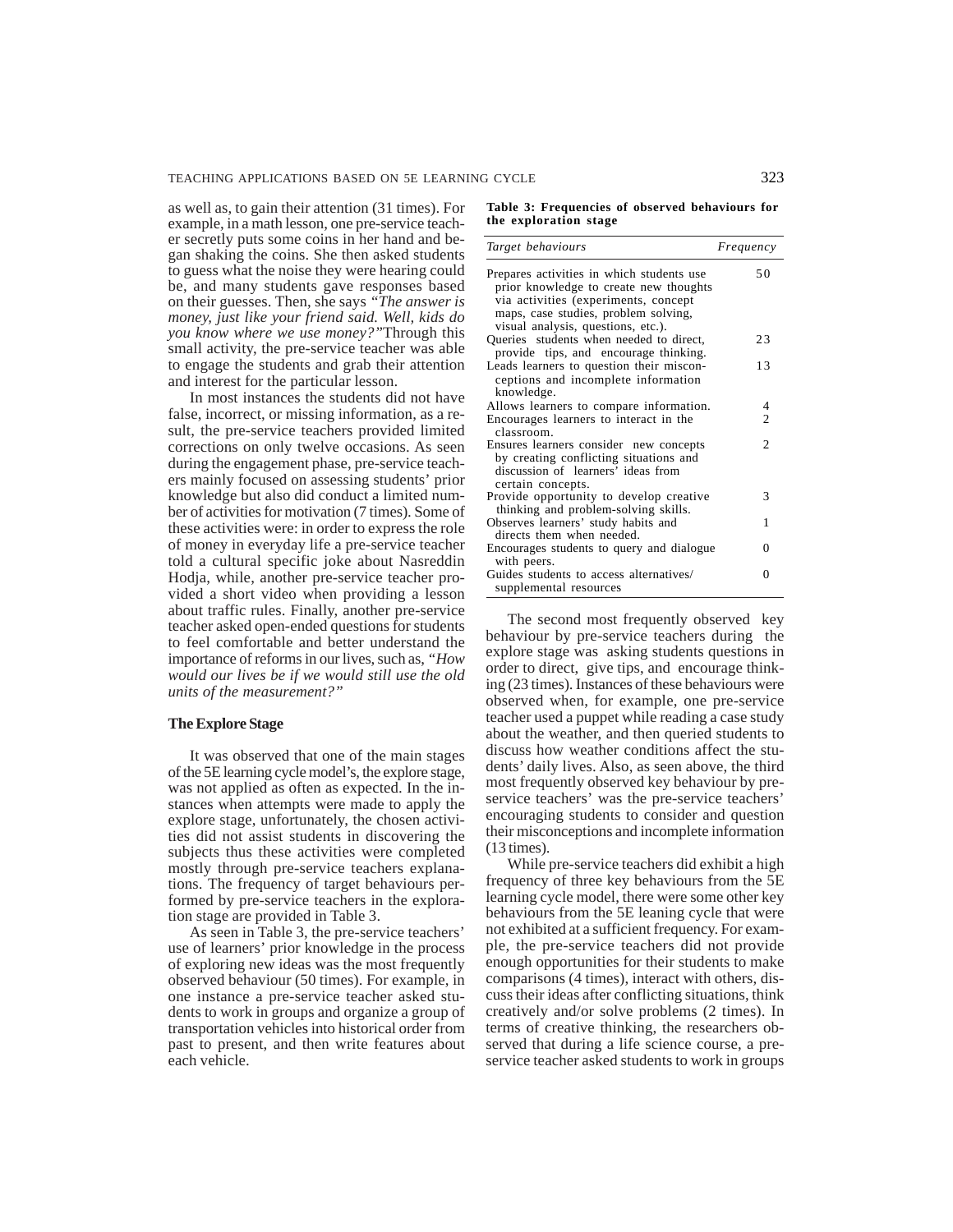and write a slogan about the games they played in the past and present. In another life science course, a pre-service teacher asked students to illustrate various weather conditions in their own unique way. In terms of creating a conflicting scenario, a male pre-service teacher asked students whether cars should be considered living or non-living entities. When the students stated cars were non-living entities, he followed up with, *"Why?"* Then, students replied; *"Because, they do not show reaction to stimulation."* The preservice again followed up with a question; *"How come? When we touch a car the alarm goes off, so it makes the alarm noise".* The pre-service teachers were observed on only one occasion when they were witnessed encouraging the students' learning and working processes. Furthermore, no pre-service teacher was witnessed encouraging students to interact in a student-tostudent dialogue regarding class questions. Finally, no pre-service teachers were observed guiding students towards alternative and supplementary learning resources even though these were also key behaviours associated with the explore stage of the 5E learning cycle model.

## **The Explanation Stage**

The activities which were coded as explanation behaviours primarily focused on the preservice teachers' reiterating answers and summarizing already read texts to the students. The frequencies for key behaviours which were observed during the explanation stage are provided in Table 4.

**Table 4: Frequencies of observed behaviours for the explanation stage**

| Target behaviour                                                        | Frequency       |
|-------------------------------------------------------------------------|-----------------|
| Repeats, summarizes, and re-reads<br>subject information for learners.  | 35              |
| Explains new information and concepts<br>about the subject.             | 28              |
| Wants learners to explain the causes of<br>their opinions.              | 24              |
| Helps learners to correct and<br>complete missing information.          | 16              |
| Establishes a connection with the<br>learners' previous knowledge.      | 12 <sub>1</sub> |
| Removes misconceptions to ensure<br>students are learning new concepts. |                 |

In the explanation stage, removing misconceptions about the subject material in order to enable students to more readily learn new concepts was the least frequently observed behaviour performed by pre-service teachers (2 times). Instead, many pre-service teachers' preferred using reinforcing behaviours (35 times). Other behaviours observed during this stage, according the frequency of times the behaviour was witnessed, were as follows; explaining new information and concepts about a topic (28 times), asking students to explain the reasoning behind their suggested ideas (24 times), helping students truly configure and complete the information (16 times),and creating connections with students' prior knowledge (12 times).

## **The Elaboration Stage**

Five target behaviours were identified during observation of the elaboration stage. However, only three of these behaviours were witnessed during observations; developing knowledge and skills in new situations, questioning information in new learning environments, and encouraging students to make their own decisions. The frequencies of the observed behaviours are provided in Table 5.

**Table 5: Frequencies of observed behaviours for the elaboration stage**

| Target behaviour                           | Frequency |
|--------------------------------------------|-----------|
| Ensures learners transfer their learning   |           |
| to new situations via proper               |           |
| practices (deciding, finding)              |           |
| solutions, producing, etc.)                |           |
| Makes sure that assigned homework and      |           |
| activities relate to learners' real lives. |           |

Observations revealed that up to one half of the pre-service teachers (8 pre-service teachers) did not provide the appropriate time during their lessons for the elaboration stage. The pre-service teachers which did include the elaboration stage in their lessons mainly ensured that learners transferred their learning to new situations (7 times). In some instances, the pre-service teachers utilized an activity called the "six-hat thinking method" .When instructing a lesson related to traffic rules pre-service teachers provided worksheets to the students and asked students to write down their opinions for each colour of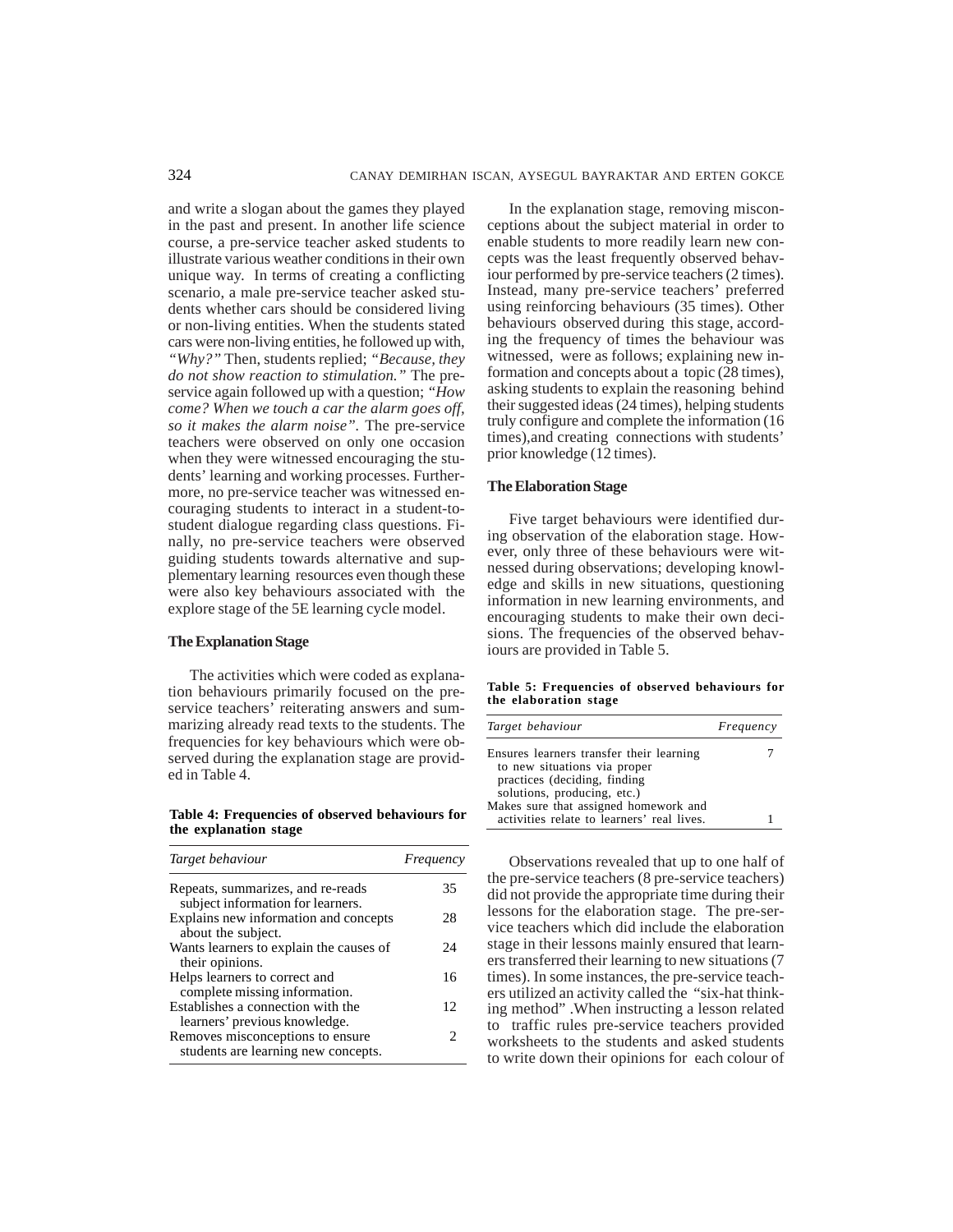hat. The activity did not progress as it was intended in each instance. The students did not clearly understand the role of each hat or what information to provide for each colour of the hat, and as a result, the discussions did not proceed correctly.

It was observed that the pre-service teachers also did not plan activities which related to the students' real lives. Only one pre-service teacher was witnessed on only one occasion allowing students to engage in a real life related activity. During a math lesson activity the preservice teacher provided her students with paper money in order to shop. Also, included in the lesson were items which could be purchased. The students were asked to purchase gifts for a fellow student's birthday. As part of the lesson, students' purchases were restrained by the amount they were able to spend on the gifts. Only a certain amount of money was allocated to the students and their task was to purchase gifts within their budget.

## **The Evaluation Stage**

The evaluation stage was the least observed stage during the 5E learning cycle model. One of the three target behaviors of the evaluation stage, self-assessment behavior, was not observed during any activity which was prepared and/or presented by pre-service teachers during the evaluation stage. Frequencies of the observed behaviours are provided in Table 6.

**Table 6: Frequencies of observed behaviours from the evaluation stage**

| Target behaviour                                        | Frequency |
|---------------------------------------------------------|-----------|
| Evaluates learners' gained knowledge<br>and skills.     |           |
| Gives opportunities to learners for<br>peer-assessment. |           |

Pre-service teachers rarely assessed learners' knowledge and skills (5 times). In order to evaluate students' knowledge pre-service teachers mainly used true-false and matching questions prepared in written form on worksheets. In addition, learners were provided very few opportunities for peer evaluation (2 times). In an example of one of these occurrences students worked in groups preparing posters. Later, the students were asked to assess the work of other groups' and to determine which poster was the best.

## **DISCUSSION**

In classrooms in which the constructivist approach is utilized the value of instruction is not given to repetition of information, as might be found in traditional classrooms, but instead to the transfer of knowledge, the conversion of that knowledge to new situations, the implementation of new knowledge and in short, the restructuring of knowledge (Llewellyn 2005; Un Acikgoz 2005). The purpose of instruction is not to have students obtain information solely by reading books and/or listening to their teachers lecture. Instead, the purpose of instruction should be for students to play an active role in the classroom through activities such as discussion, explanation, and the questioning of their ideas and the sharing of their knowledge with peers (Aydin and Yilmaz 2007; Taylor et al. 2007). In other words, using the methods and techniques which allow for students to be actively involved within the learning process is the ultimate goal of instruction (Aykac 2007). In such an approach, teachers actively assist students in reproducing and transfer of their knowledge into any new situation they encounter, as well as, to create a synthesis through collaboration (Aydin 2005). As a result, classrooms promoting the constructivist learning approach should enable students to examine their knowledge, and relate that knowledge to their previous knowledge and to their daily lives (Bybee 2002; Oguncand Tarhan 2006). The role of the teacher in this process is to provide as many opportunities as possible for students to express their viewpoints both verbally and in-writing. Also, the teachers' role is to encourage students to reveal their insights, as well as, to provide students' further opportunities for contemplation of they have learned (Fosnot 2007; Gould 2007).

In a study conducted by Gokce et al. (2012) pre-service teachers assessed classroom teachers' teaching practices according to the constructivist approach, and the issues experienced by pre-service teachers that were highlighted as problematic were also observed as problematic for pre-service teachers in this study. Also, the research revealed that the classroom teachers in the study did not come adequately prepared to the classroom for a constructivist approach to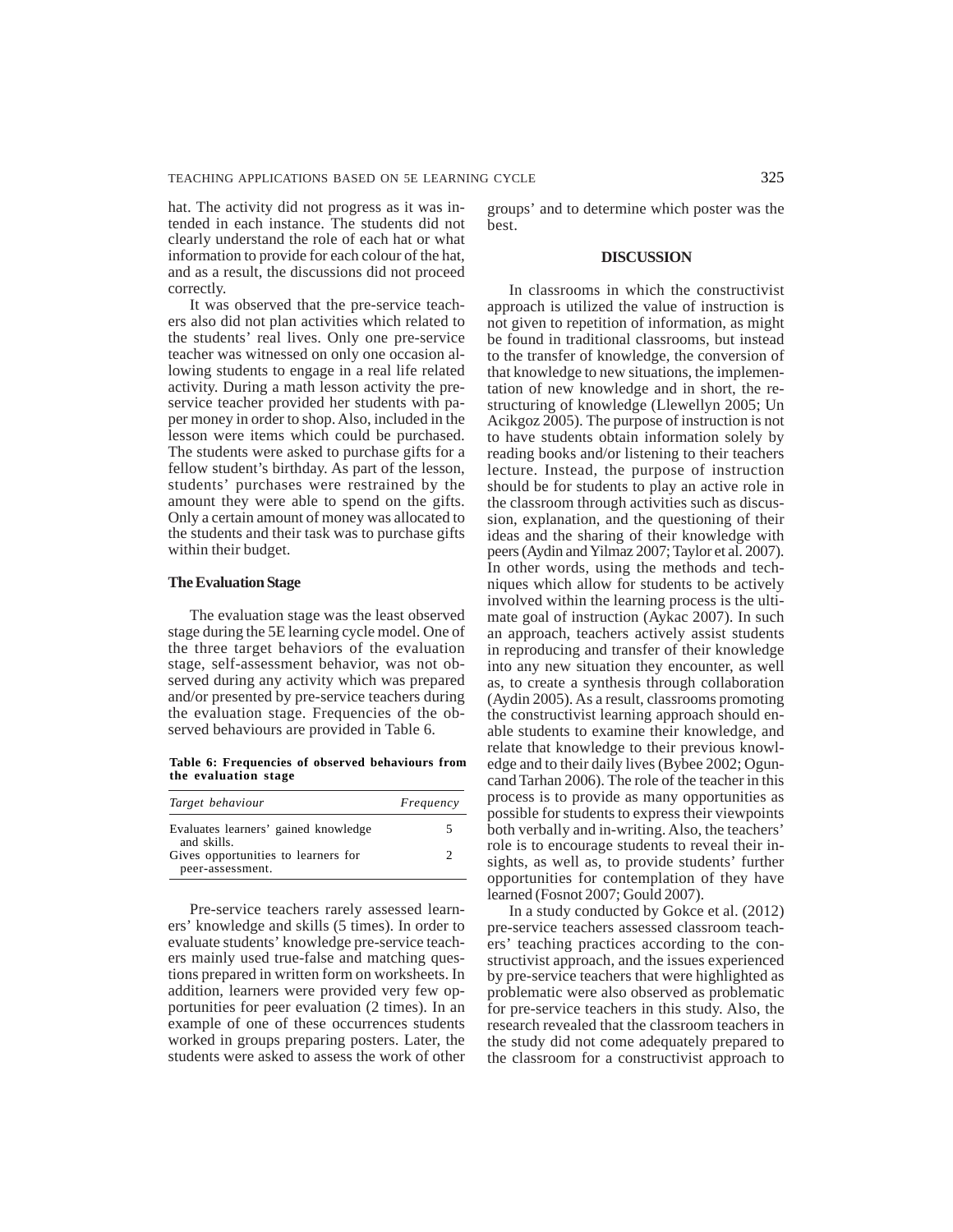learning. For example, in order for the classroom teachers to gain the students' attention they most often used a questioning strategy, showed visuals, read stories, and/or sang songs which were related to the target subject. Findings from the study revealed that the participating classroom teachers were not skilled in the stages of exploration or elaboration. During the explanation stage the teachers were found to be providing students detailed descriptions of topics instead of students being more involved in leading their learning activity. Furthermore, primarily productbased assessments were carried out in the evaluation stage. In this current paper the main research objective was to assess the teaching practices of pre-service teachers. Analyses of data from this study illustrated that the pre-service teachers observed also experienced similar difficulties and shortcomings with their teaching practices. These findings are considered to be important and need further evaluation.

The study conducted by Metin and Ozmen (2009) also provided similar results. In their study, the researchers investigated pre-service teachers' teaching practices and discovered that the preservice teachers in their study were not successful at time management as it related to instruction. In addition, the pre-service teachers also failed at implementing parts of the 5E learning cycle model. These pre-service were not skilled at classroom management and also could not relate their students' previous knowledge into students' daily lives and real world experiences.

YildizFeyzioglu and Demirci (2013) investigated a total of 36 teachers, including 20 elementary and 16 in science, regarding information and ideas relating to the 5E learning cycle model. Based on the research interviews with these 36 teachers, the researchers determined that the teachers had either misconceptions or were missing crucial information regarding strategies for presenting specific stages of the 5E learning cycle including; the stages of engagement, explore, explain, and elaborate. According to the teachers statements they commented that the reason for their lack of knowledge regarding how to properly present some aspects of the 5E learning cycle was that they were only exposed to theoretical courses during their undergraduate education and lacked the experience that comes from applied education. These comments point out the importance of providing in-service training to all teachers so that they can gain useful real-world experience before they begin their teaching career.

In addition, studies investigating pre-service teachers' level of self-efficacy towards 5E learning cycle model and the constructivist approach revealed that pre-service teachers had high levels of self-efficacy towards implementing the constructivist approach in the classroom. These pre-service teachers also believed themselves competent in preparing and implementing lesson plans and using teaching and evaluation methods and techniques (Demir et al. 2012). In another study, which was prepared by 32 pre-service teachers using content analyses techniques and in line with investigating 5E learning cycle teaching methods and the constructivist learning theory, Acisli et al. (2011) recognized that these pre-service teachers did not have a full understanding competence in the nature of 5E learning cycle. The findings of this paper also demonstrated that pre-service teachers were unable to reflect their strong levels of self-efficacy regarding the 5E learning cycle and constructivist theory into real-world classroom applications.

Even though pre-service teachers who participated in this study acquired theoretical knowledge on 5E learning cycle model and had experiences on writing lesson plans before the study was conducted, they could not transfer their knowledge and experiences into their teaching practices and it is quite thought provoking. However, similar research also shows this problem. Rainer et al. (2000) conducted a study with preschool teachers and first and second grade primary school teachers. They stated that their six teacher participants have been trained in accordance with the constructivist approach. The researchers found that three of these teachers followed and used the traditional approach. Again Aykac and Ulubey (2012) found out that teachers could not effectively implement activities; could not choose context and content-appropriate methods and techniques; and did not select appropriate assessment techniques to measure learning outcomes. In another study, the teachers expressed that they saw themselves insufficient particularly in assessment (Battal 2008; Karadag et al. 2008). The pre-service teachers in this current study gave a very little space to assessment and primarily evaluated students' learning and achievement solely by information seeking questions. Thus, the results of this study also coincided with previous studies' findings.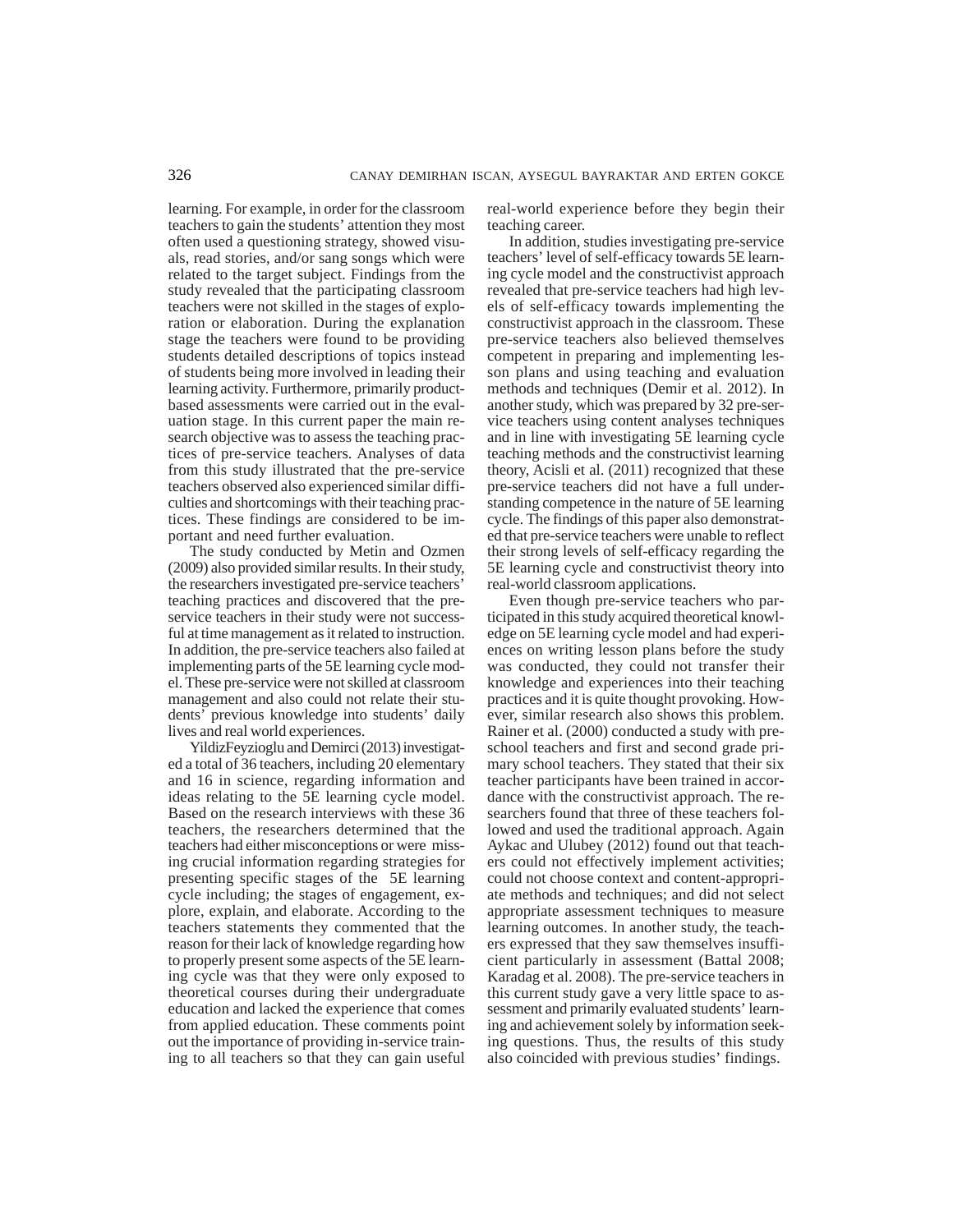Other studies investigating teachers' levels of self-efficacy towards the constructivist approach yielded that teachers have a positive attitude towards constructivist approach and their levels of self-efficacy beliefs are high. However, studies also showed that like our pre-service teachers the teachers in service are not completely and truly following the constructivist approach and instead they prefer using traditional methods (Pinar 2013; Kaya 2013).

## **CONCLUSION**

The findings from this paper revealed that the most commonly used stages from the 5E learning model were the engagement and explanation stages. During the engagement stage, preservice teachers primarily worked on uncovering students' previous knowledge and at the same time performed enhancing motivation activities only in a limited number. Also, the explore stage was applied very infrequently. In cases when it was applied the activities failed to bring about discovery. Unfortunately, these activities were completed for the most part through teachers' descriptions and explanations. Removing misconceptions for students to ensure that students were learning new concepts was the behaviour observed the least. While the behaviours of repeating, summarizing, and re-reading were observed most frequently during the explanation stage. The target behaviours from the elaborate stage were not often observed. The preservice teachers rarely evaluated students and the students also had few opportunities to assess their peers. Furthermore, none of the preservice teachers encouraged their students to carry out self-assessment.

In this paper, the pre-service teachers failed at implementing parts of the 5E learning cycle model. These pre-service were not skilled at classroom management and also could not relate their students' previous knowledge into students' daily lives and real world experiences. The findings of this paper also demonstrated that preservice teachers were unable to reflect their strong levels of self-efficacy regarding the 5E learning cycle and constructivist theory into realworld classroom applications. Even though preservice teachers who participated in this study acquired theoretical knowledge on 5E learning cycle model and had experiences on writing lesson plans before the study was conducted, they

could not transfer their knowledge and experiences into their teaching practices and it is quite thought provoking.The pre-service teachers in this current study gave a very little space to assessment and primarily evaluated students' learning and achievement solely by information seeking questions.

#### **RECOMMENDATIONS**

Depending on the findings of this paperfurther recommendations are given to educators and researchers. The planned paper on this issue can be conducted with students from different teaching programs, departments and educational faculties. Additionally, interviews can be conducted with participants at the beginning and at the end of studies. Students from different faculties of education groups, supported by classroom practices carried out before and after the interview. Furthermore, pre-service teachers' applications can be recorded in different courses so comparisons can be made among teaching different subjects.

In terms of teaching practicum courses, preservice teachers should be trained well about using 5E learning cycles and classroom teachers should have chances to participate in-service training in order to better help students learning, achievement, attitudes etc. via using 5E learning cycles in their courses. Pre-service teachers should be reminded that they are not the sole source of information. Their main role should be the facilitator during the learning process. So, pre-service teachers should encourage students involved in inquiry and exploration, should provide adequate materials, should monitor and assess learning. Students also need to engage in diverse techniques and activities in order to reflect and argue their experiences and learning.

#### **REFERENCES**

- Abdi A 2014. The effect of inquiry-based learning method on students' academic achievement in science course. *Universal Journal of Educational Research,*  $2(1): 37-41.$
- Acisli S, Yalcin SA, Turgut U 2012. Effects of the 5E learning model on students' academic achievements in movement and force issues. *Procedia-Social and Behavioral Sciences,* 15: 2459-2462.
- Acisli S, Yalcin SA, Turgut U 2011. An evaluation of activities designed in accordance with the 5E model by would-be science teachers. *Procedia-Social and Behavioral Sciences,* 15: 708-711.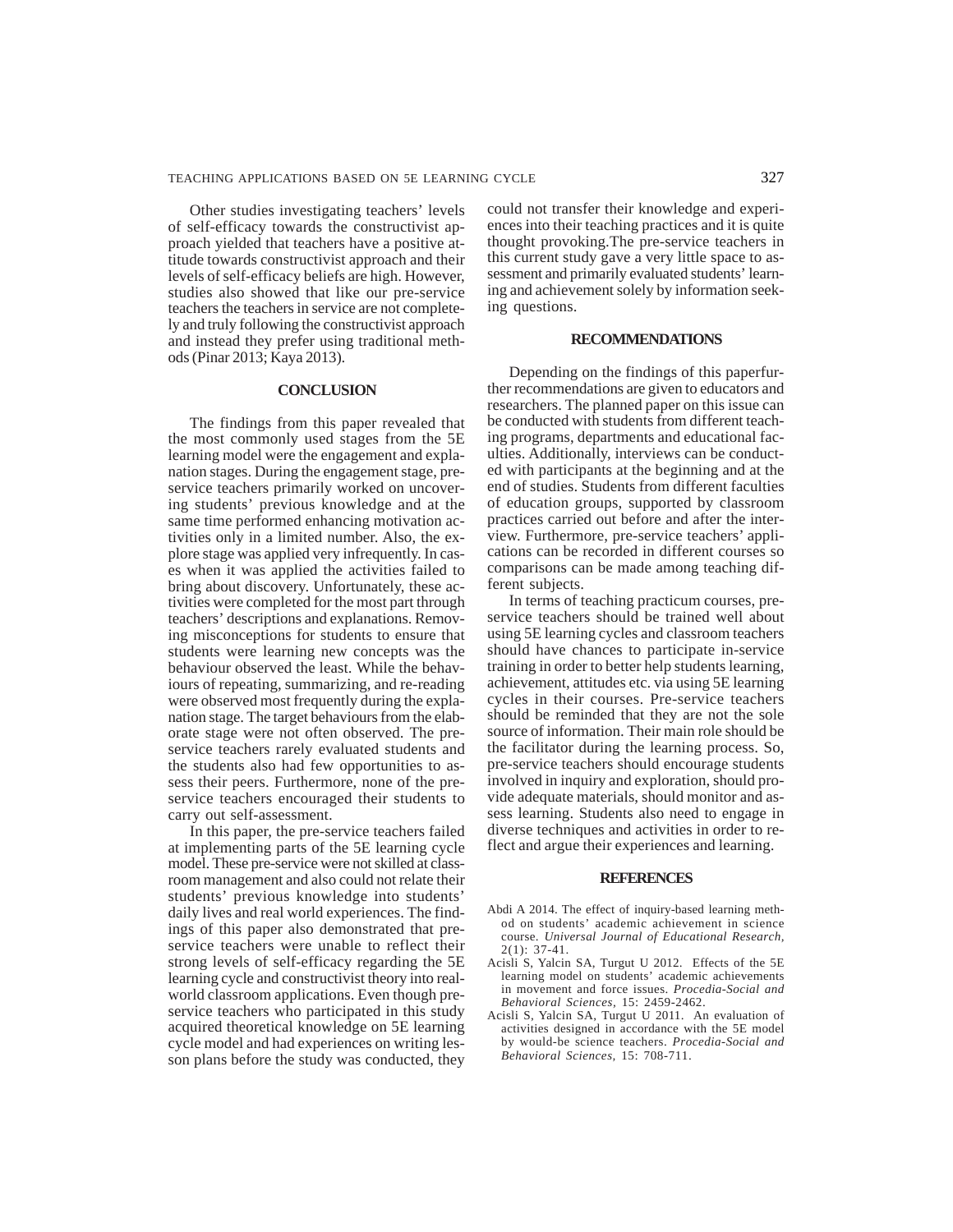- Al Majali YDS 2013. The impact of (5ES) learning cycle on the outcome and the development of creative thinking among students of seventh grade in Arabic language course in Alqaser/Karak brigade. *International Journal of Academic Research,* 5(5): 31- 40.
- Aydin A 2005. *Gelisim ve ögrenme psikolojisi [Development and Learning Psychology].* Ankara: Tekagac Eylül Yayincilik.
- Aydin Yilmaz Z 2007. *Sinif ögretmenlerine Türkçe ögretimi [Teaching Language Arts for Primary School Teachers].* Ankara: Nobel Yayinlari.
- Aydin N, Yilmaz A 2010.Yapilandirici yaklasiminögrencilerinüst düzey bilisselbecerilerine etkisi [Effects of constructivist approach on students high level cognitive skills]. *Hacettepe Üniversitesi Egitim Fakültesi Dergisi (H. U. Journal of Education),* 39: 57-68.
- Aykac N 2007. Ilkögretim programinda yer alan etkinliklerin ögretmen görüsleri dogrultusunda deger lendirilmesi (Sinop ili örnegi). [Evaluation of activities taking place in primary school curriculum by teachers]. *Ahi Evran Üniversitesi Egitim Fakultesi Dergisi*, 8(2): 28.
- Aykac N, Ulubey O 2012. Ögretmen adaylarinin ilkögretim programinin uygulanma düzeyine iliskin görüsleri. [Opinions of pre-service teachers on the level of primary school curriculum's implementation]. *Ankara Üniversitesi Egitim Bilimleri Fakültesi Dergisi,* 45(1): 63-82.
- Battal CF 2008. *Yapilandirmaci Yaklasima Dayali Fen ve Teknoloji Programinin Uygulanmasina Iliskin ögretmen Görüslerinin Incelenmesi [The Investigation of Science and Teachnology Curriculum's Implementation According to Constructivist Approach by Teachers]*. Yüksek Lisans Tezi, Yayinlanmamis. Konya: Selçuk Universitesi.
- Boddy N, Watson K, Aubusson P 2003. A trial of the five es: A referent model for constructivist teaching and learning. *Research in Science Education,* 33(1): 27-42.
- Brooks J, Brooks M 1993. *The Case for the Constructivist Classroom.* Alexandria, Va: ASCD.
- Bybee RW 2002. *Learning Science and the Science of Learning.* Arlington, VA: NSTA Press.
- Bybee RW 1997. *Achieving Scientific Literacy: From Purposes to Practices.* Portsmouth, NH: Heinemann.
- Bybee RW, Taylor JA, Gardner A, Scotter PV, Powell JC, Westbrook A, Landes N 2006.The BSCS 5e Instructional Model: Origins and Effectiveness. *A Report Prepared for the Office of Science Education National Institutes of Health*. Colorada, Springs: BSCS.
- Carr M, Barker B, Bell B, Biddulph F, Jones A, Kirkwood V, Pearson J, Symington D 1994. The constructivist paradigm and some implications for science content and pedagogy. In: PJ Fensham, RF Gunstone, White RT (Eds.): *The Content of Science.* London: The Falmer Press, pp. 147-160.
- Connor CM, Kaya S, Luck M, Toste JR, Canto A, Rice D, Tani N, Underwood PS 2010. Content area literacy: Individualizing student instruction in secondgrade science. *The Reading Teacher,* 63(6): 474–485.
- Demir S, Onen F, Sahin F 2012. Fen Bilgisi ogretmen adaylarinin yapilandirmaci yaklasimi uygulamaya yönelik ozyeterlilik inanç düzeylerinin belirlenmesi üzerine bir arastirma. [Investigating Science Educa-

tion Pre-service Teachers' Level of Self-Efficacy Towards Using Constructivist Approach]. X. Ulusal Fen Bilimleri ve Matematik Egitimi Kongresi. Nigde, Türkiye. From <http://Kongre.Nigde.Edu.Tr/Xufbmek/Dosyalar/Tam\_Metin/Pdf/2323-29\_05\_2012- 16\_43\_44.Pdf> (Retrieved on 29 May 2012).

- Dikici A, Turker HH, Ozdemir G 2010. 5e ögrenme döngüsünün anlamli ögrenmeye etkisininin celenmesi. [Investigating the impact of 5e learning cycle on meaningful learning]. *Cukurova Üniversitesi Egitim Fakültesi Dergisi,* 39: 100-128.
- Driver R, Asoko H, Leach J, Mortimer E, Scott P 1994. Constructing scientific knowledge in the classroom. *Educational Researcher*, 23(7): 5-12.
- Duran E, Duran L, Haney J, Scheuermann A 2011. A learning cycle for all students: Modifying the 5E instructional model to address the needs of all learners. *The Science Teacher*, 78(3): 56-60.
- Er Nas S, Coruhlu TS, Cepni S 2010. 5e modelinin derinlesme asamasina yönelik gelistirilen materyalin etkililiginin degerlendirilmesi. [Evaluation the effectiveness of materials developed for 5e learning cycle's elaboration stage]. *Ondokuz Mayis Üniversitesi Egitim Fakültesi Dergisi,* 29(1): 17-36.
- Fensham PJ, Gunstone RF, White RT 1994. Science content and constructivist views of learning and teaching. In: PJ Fensham, RF Gunstone, RT White (Eds.): *The Content of Science*. London: The Falmer Press, pp.1-8.
- Fosnot C 2007. *Constructivism: Theory, Perspectives* and Practice. (Cev. S. Durmus and else). 2<sup>nd</sup> Edition. Ankara: Nobel Yayin Dagitim.
- Gould JS 2007. Dil becerilerinin ögrenimi ve ögretimine olusturmaci bir perspektif. [A constructivist perspective on learning and teaching language skills]. Bulundugueser: CT Fosnot (Ed.), S Durmus (Cev. Ed.): *Yapilandirmacilikta Teori, Perspektifler ve Uygulama.* Ankara: Nobel Yayin–Dagitim.
- Gokce E, Iscan Demirhan C, Erdem A 2012. Ögretmen adaylarinin sinif ortamindayapilandirmacilik yaklasimina uygun çalismalar gerçeklestirilmesine iliskin gözlemleri. [Observations of pre-service teachers on classroom teachers' applications according to the constructivist approach]. *Egitim ve Ögretim Arastirmalari Dergisi,* 1(1): 111-127.
- Karadag E, Deniz S, Korkmaz T, Deniz G 2008. Yapilandirmaci ogrenme yaklasimi: sinif ogretmenleri görüsleri kapsaminda bir arastirma. [The constructivist learning approach: Investigating primary school teachers' views]. *Uludag Üniversitesi, Egitim Fakültesi Dergisi,* 21 (2): 383-402.
- Karplus R 1980. Teaching for the development of reasoning. *Research in Science Education,* 10: 1-10.
- Kaya N 2013. *Sinif Ogretmenlerinin Yapilandirma Ciligayoneliktutumlarivey Apilandir Macil Igiuygu Lamayailiskinoz-Yeterlikinançlari (Afyonkarahisar ili örnegi).* [Primary School Teachers' Attitudes And Self-Efficacy Beliefs Towards The Constructivist Approach]. Yüksek lisans tezi, Yayinlanmamis. Afyon: Afyonkocatepe Üniversitesi.
- Kolomuc A, Ozmen H, Metin M, Acisli S 2012. The effect of animation enhanced worksheets prepared based on 5E model for the grade 9 students on alternative conceptions of physical and chemical chang-